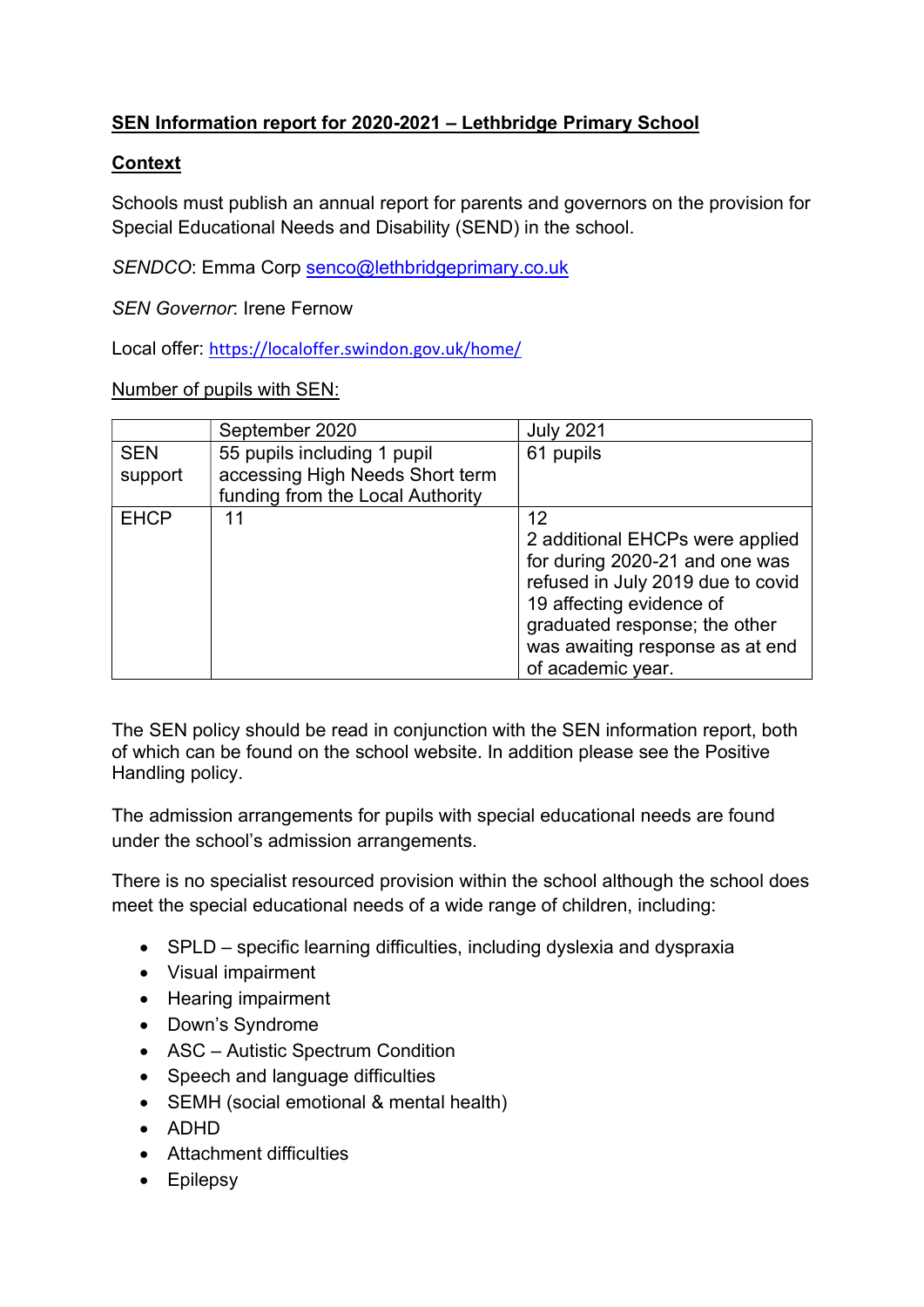## The SEN Code of practice is a statutory document:

https://www.gov.uk/government/uploads/system/uploads/attachment\_data/file/39881 5/SEND Code of Practice January 2015.pdf It recognises SEND as: A pupil has SEN where their learning difficulty or disability calls for special educational provision, namely provision that is different from or additional to that normally available to pupils of the same age.

This means that children who have SEN all find learning harder in some way than other pupils of the same age.

There are four main areas of need:

- 1. Communication and interaction
- 2. Cognition and Learning
- 3. Social emotional and mental health difficulties
- 4. Sensory and/or physical needs

The Code of Practice describes a Graduated Approach to SEN where all pupils who are identified as having SEN will receive support through 'SEN Support'. The approach means that the needs of the child will be addressed through a four part cycle: assess, plan, do, review.

At Lethbridge Primary we use a Provision Mapping system where data from the school's main assessment systems is used alongside teacher judgements to identify any pupils who may benefit from additional intervention to support their learning across all four areas of need, not just for cognition and learning.

Where concerns about progress continue despite interventions, the provision will be reviewed and further support sought where appropriate. The classteacher will use the Swindon Core Standards quick checker to review all areas of learning and development for the pupil. This will then be shared with the SENDCO to plan appropriate next steps and the Core Standards areas of need checklists will be used to identify possible additional support for the pupil. The Core Standards are used at Lethbridge as a useful and effective tool for reviewing a pupil's needs and to support teachers to make reasonable adjustments by highlighting areas of provision that can be used to support the child's needs. These can then be documented as part of the 'assess, plan, do review' approach.

Alongside this the SENDCO will often undertake further assessment through observations, discussions, class monitoring, book scrutiny, meetings with parents or specific standardised tests. The assessment information is used to plan a programme of support individualised to meet a pupil's specific needs, this is then recorded in the Year Group Provision map where clear entry and exit data are highlighted to ensure any interventions are monitored for effectiveness. This system allows pupils to be tracked across the school and needs to be identified, planned for and met efficiently. Where appropriate an individual Core Standards SEN support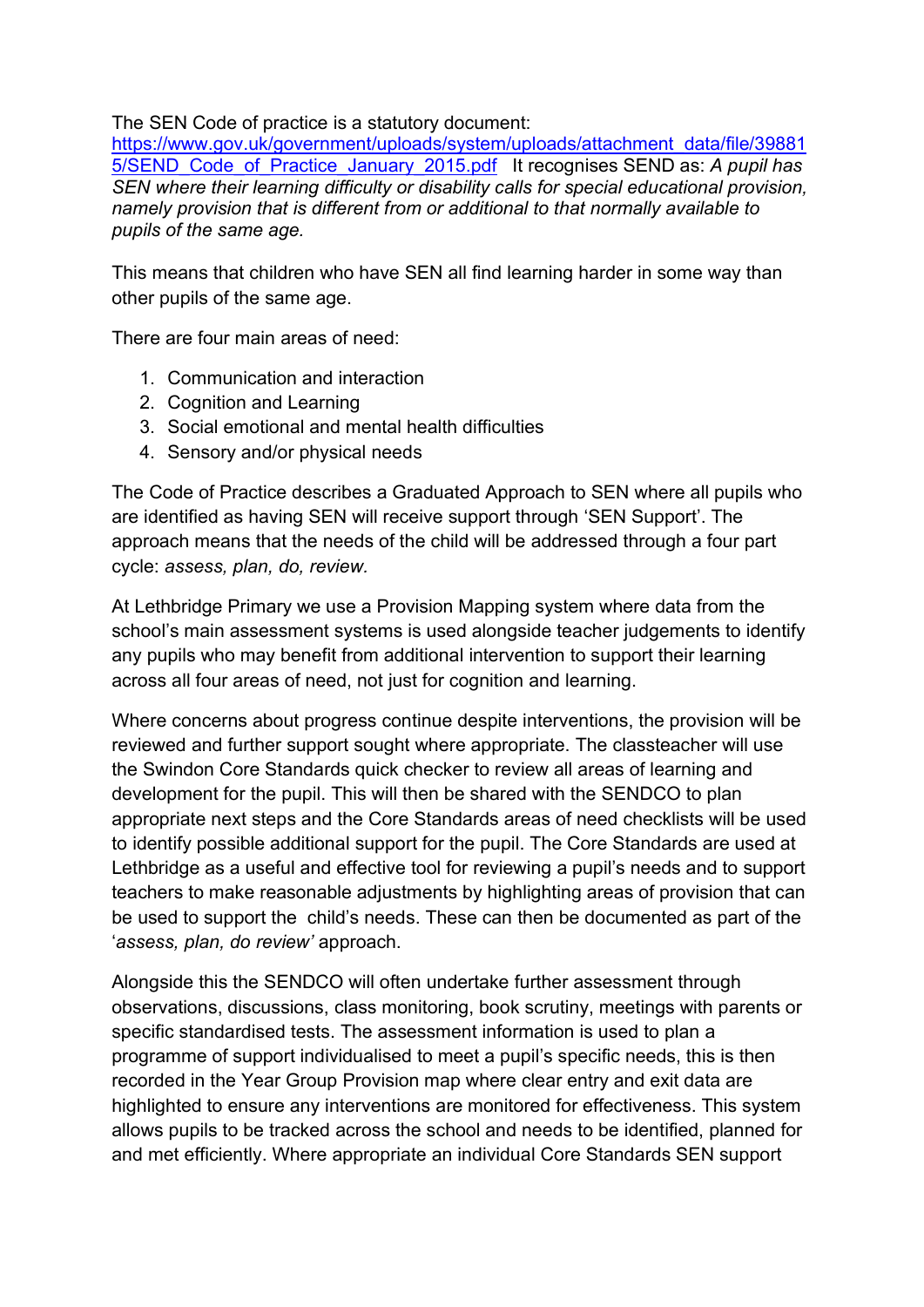plan will be used to record the needs identified and the actions taken to support them.

Interventions used in Lethbridge this year include the following:

- Toe by toe
- Plus one
- Precision teaching
- Phonics support teacher led
- Phonics boosters teaching assistant led
- SPARK and SPARKEY (occupational therapy programme)
- ELSA programmes
- TAMHS individual support programmes
- Daily Reading
- Reading Comprehension group
- Sentence writing group
- Cued spelling
- $\bullet$  Fine motor and handwriting including write from the start programme and handwriting rescue programme
- Speech & language programmes

This year the interventions have been highly impacted due to covid 19 restrictions affecting flexibility ie children and staff have been grouped in strict limited number 'bubbles' meaning that children between different bubbles were not able to mix for intervention support, nor were staff able to mix across bubbles to lead any interventions. As a result much of the work to support individual learning needs has been done directly in class by the classroom staff – teacher or teaching assistant.

The lockdown in term 3 where school was closed except for keyworker and vulnerable children also had a significant impact on intervention support. As a result the usual 3 times a year provision map system had to be adjusted and ran as two sessions – one for the autumn term and one for the latter terms of the school year. For the latter terms this also included catch up support which ran across the school from Years EYFS - 6. In Years 5 & 6 children accessed online tuition either individually or in small groups of 2-3 pupils in 15 week cycles of support. 25 Y6 pupils and 24 Y5 pupils benefitted. One pupil with high needs also accessed a further 8 sessions of weekly support.

In Years 4, 12 children benefitted from weekly teacher led targeted sessions for catch up in maths. All 12 children achieved the outcome of working within the age related expectations for maths with 8 of these children becoming secure with age related expectations.

In Year 3, 15 children benefitted from weekly teacher led targeted sessions for catch up in maths. All 15 children made progress and achieved the outcome of working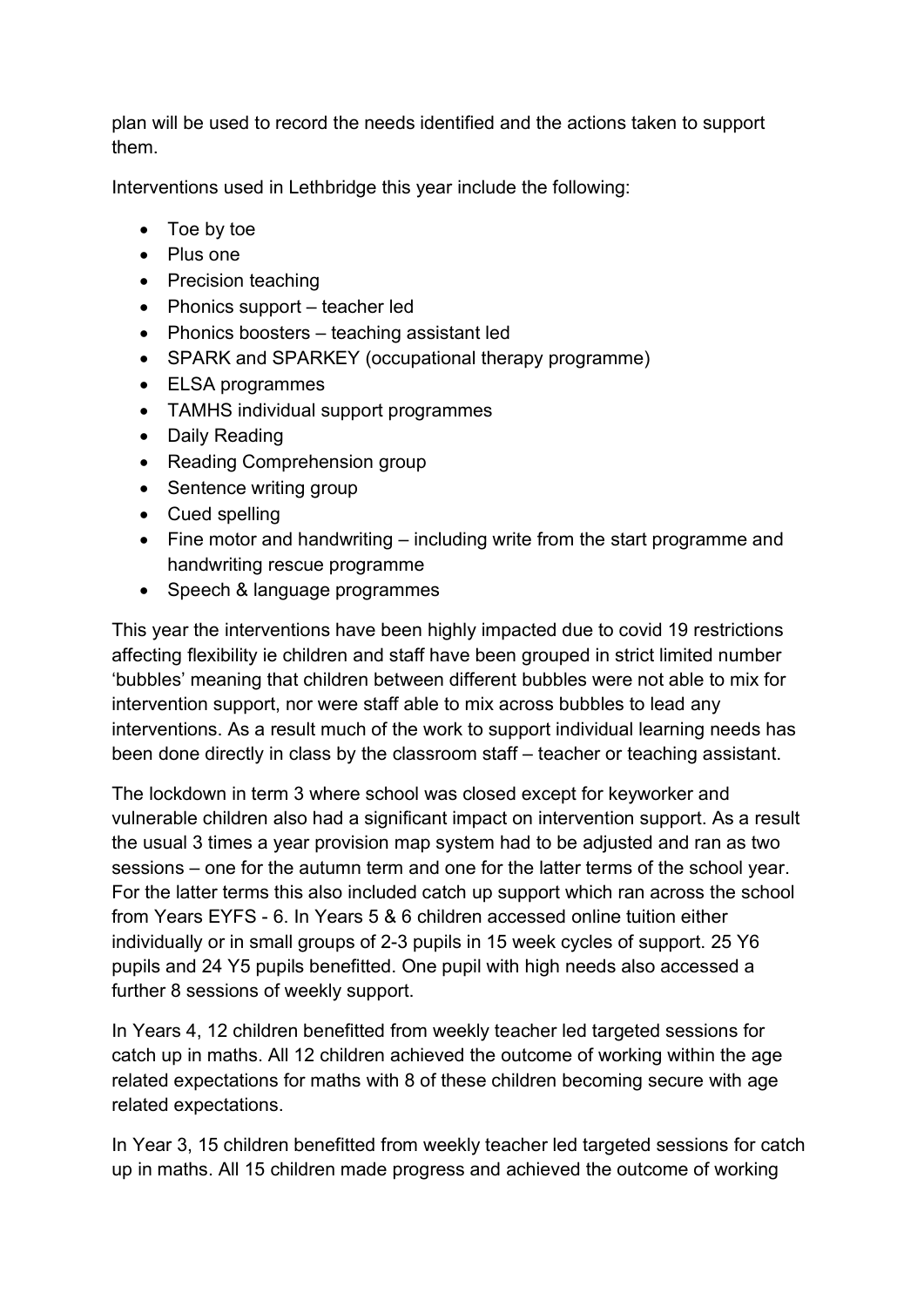within the age related expectations for maths with 3 children becoming secure with age related expectations. In addition 8 children benefitted from weekly teacher led targeted sessions for catch up in reading. 7 of these children made more than a year's progress during the academic year to either catch up to age expected or to narrow the gap between them and their peers.

In Year 2 the children benefitted from teacher led targeted sessions for catch up either individually or in small groups. 16 children had teacher led catch up reading intervention and 12 children met the outcome criteria to progress 2 or more full benchmark colour reading bands, with 11 of the children progressing by 3 or more bands, 9 of whom progressed by 4 or more bands. 2 pupils left the school during the intervention period so no data is available for those pupils. 22 children had teacher led catch up intervention for writing and 18 children met the intervention outcome and 13 pupils are now working within the expected assessment levels for their year group for writing. Three pupils left the school so no data is available for them. Overall 25 children in Year 2 benefitted from teacher led weekly catch up tuition.

In Year 1 the children benefitted from teacher led targeted sessions for catch up in small groups. 20 children had teacher led catch up phonics and all made significant progress – 14 met the expected level that would be needed for a Year 1 phonics screening assessment, 5 children fell just below this and so will continue to have additional phonics intervention support in Term 1 of Year 2. 1 pupil left the school during the intervention period so no data available. In addition 14 Year 1 children had teacher led fine motor catch up sessions and 11 children made significant progress and met the outcome criteria. All three other children made progress and two are also supported by Occupational therapy or paediatrics for high needs which impact on their fine and gross motor skills. Overall 33 children in Year 1 benefitted from teacher led weekly catch up tuition.

During the lockdown teachers used the seesaw interactive provision to ensure that lessons were accessible by all pupils, including those with SEND. Where appropriate support and information was sought from the SENCO on an individual basis for provision appropriate to each pupil's learning needs. For some children and families the home learning provision was significantly adjusted and personalised printed paper learning packs were provided. For some families these were delivered to their homes by school staff in order to ensure the children were able to continue to access learning. Where appropriate equipment was loaned to pupils – this included stationery for some pupils. Laptops and ipads were loaned to 18 families for use to support online home learning. Children with EHCPs or high needs were offered places to attend school as appropriate to their individual needs and family preferences. Parents were liaised with individually by the SENCO directly and individual pupil plans were drawn up for 14 pupils. Additional individual pupil arrangements were made as needed during the lockdown period. 26 families took up the offer of a place to attend school for vulnerable pupils, these places were flexible around individual needs so could be part time or full time. The places and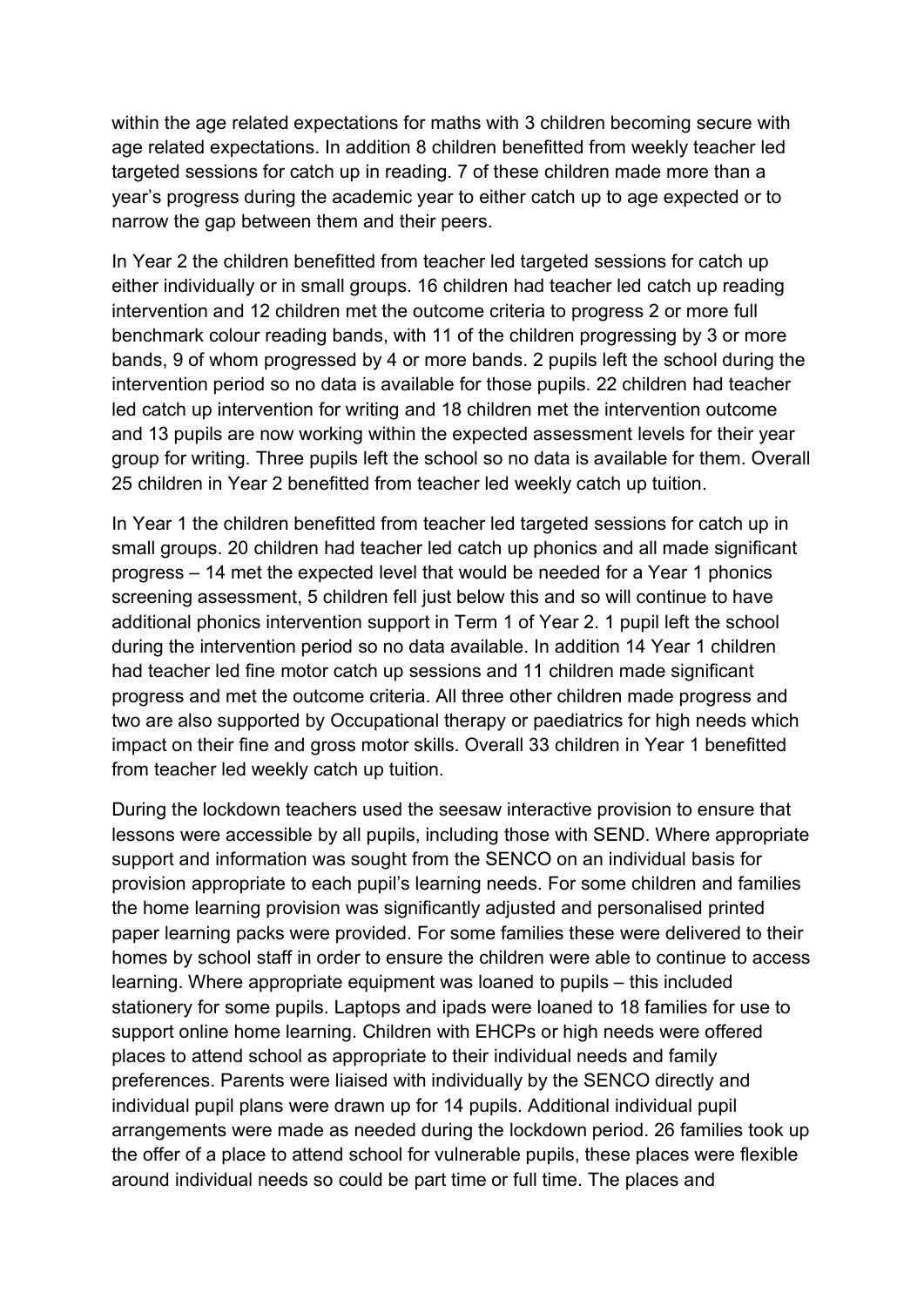arrangements were reviewed weekly throughout the lockdown period and places made available as and when needed for families based on individual need and circumstances.

A further aspect of support which can be actioned for a pupil is an Early Help Record. The Early Help process is used across the Borough to support and evidence provision for children with SEND and/or health or social care needs as part of a TAC (Team Around Child) or TAF (team Around Family) process. It can be used to support a child and their family as appropriate as part of a holistic approach with possible multi-agency working. During this academic year Lethbridge used the early help process to support 17 children and their families.

Both Early Help and Core Standards are used so that provision and interventions can be monitored more closely. Part of the process may be to identify outside agencies who can be requested to become involved. Referrals can be made at any part of the process based on each agencies specific referral criteria. Parents are fully involved throughout this process through meetings with the classteacher.

The SENDCO is also available and meets regularly with parents throughout the year where further discussion is needed. Meetings mainly occur through a termly drop in clinic where parents are able to sign up for half hour appointments with the SENDCO and classteacher together to discuss progress and address any concerns through future planning. This year meetings were held mainly virtually via TEAMs for covid 19 reasons. The demand for meetings was often higher than capacity so additional sessions were added whereby drop in clinics ran monthly through most of the year and 40 meetings were held in total serving parents of pupils across the school from EYFS through to Y6. These were in addition to further separate early help TAC or TAF meetings or meetings with outside agency involvement. Core standards documents can be shared and discussed at these meetings. A parent may choose to book an appointment at any drop in or may be invited to attend where a need is identified by the classteacher or SENDCO.

At Lethbridge we work readily with a wide variety of outside agencies and seek specialist support whenever appropriate. We also look to our in-house expertise and share good practice through meetings, training etc. There is a transition system set up with all local pre-school feeders and we work closely with them to ensure smooth transitions for pupils with SEN. In addition there are structured systems for transition with the main Secondary Schools that our pupils move on to. The SENDCO and other staff are invited to and attend additional meetings and liaison with parents as appropriate to individual need. This year we supported one pupil to transition in-year to a bespoke package of alternative provision as part of a gradual transition to a specialist setting in the Borough. We have also supported one pupil to transition to Year 7 at a specialist setting. Although Covid 19 restrictions have impacted on meetings, training and transition packages, we have used virtual and online resources wherever possible to continue our good practice. Meetings have been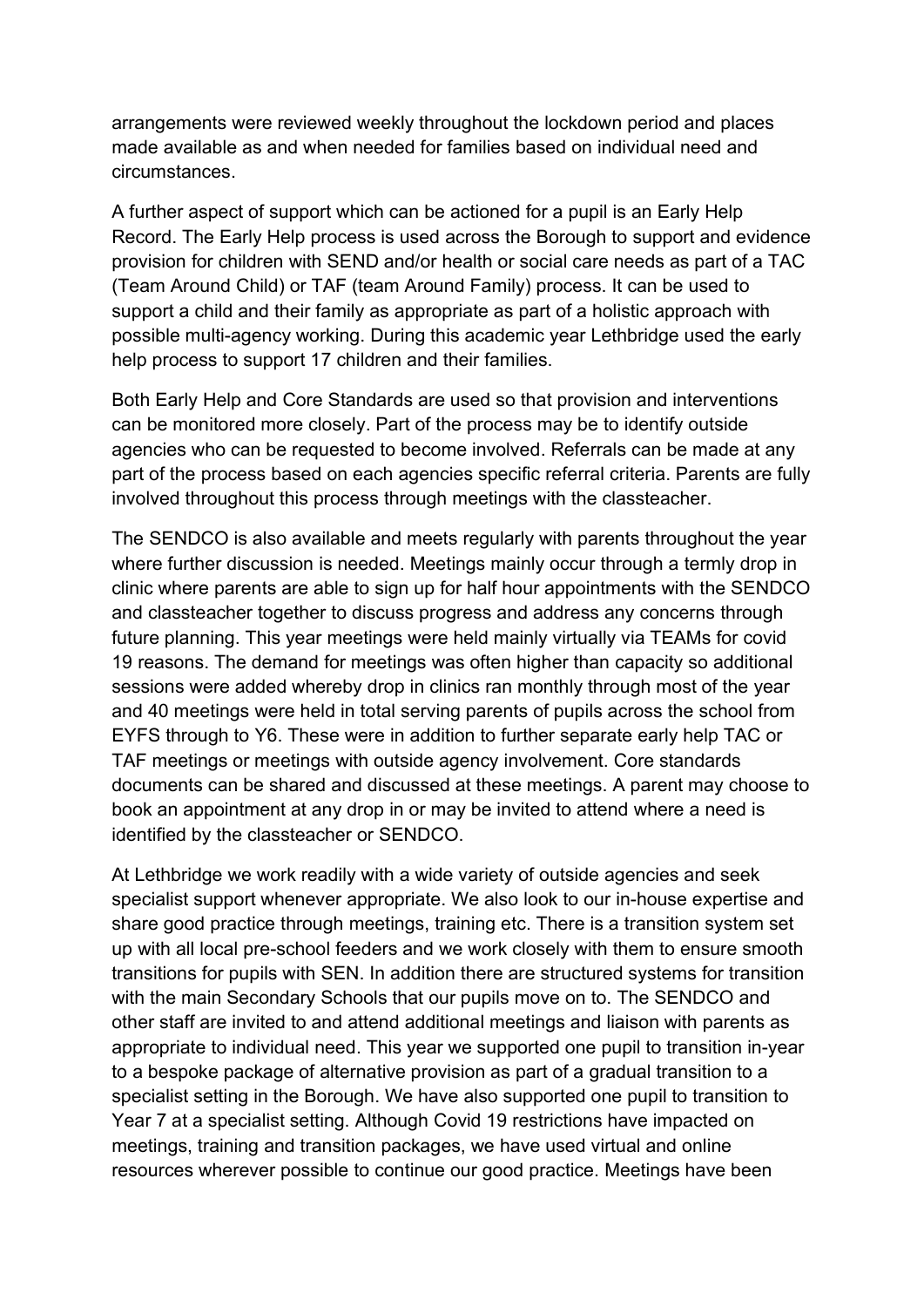held virtually using TEAMs and staff have accessed training in a highly flexible way through online training in areas such as:

bereavement, autism, dyscalculia; promoting emotional regulation in children with autism; autism & eating disorders; sensory processing; behaviour through a developmental lens; sleep and teens; self-harm; global developmental delay; boosting the literacy of Looked After Children; Practical Ideas for Supporting Children who are Reluctant to Return to School; Functional developmental disabilities; how to support anxious learners online; Help Anxious Children Feel Calm & in Control; level 2 course in Understanding Autism; Supporting Children with Friendship Issues; Spot and Support Dyspraxia; Spot and Support Attachment Disorder; Support Your Worried Child; Stay Mentally Well at Work; Helping your autistic child to help themselves; how to be your school's autistic champion; supporting children with friendship issues; using stories to support anxiety; Level 2 understanding behaviour that challenges.

Additional transition arrangements at the end of each school year are also made for pupils with high needs within the school. Transition meetings are offered in July after shuffle up day (where pupils have visited their classteacher and classroom for the following year). The meetings are available for parents of pupils with high needs where the SENDCO, current classteacher, next classteacher and Teaching assistant (if appropriate) attend to ensure smooth transition. These meetings took place virtually this year for those parents who requested a meeting.

At Lethbridge Primary School we value each child as an individual. Whatever their difficulties we are committed to developing and extending their academic, social and physical capabilities, to enable them to have a sense of achievement and become productive members of the school and the wider community in which they live.

We aim to do this by:

- ◆ Meeting all children's needs
- ◆ Identifying children's needs as soon as possible
- Creating an atmosphere of encouragement, self-confidence and motivation
- Providing full access to a broad, balanced and relevant curriculum including Early Years Foundation Stage and the National Curriculum
- Making provision for all children to receive the support best suited to their needs within the constraints of the available resources
- Using a person centred approach whereby pupil views are sought and taken into account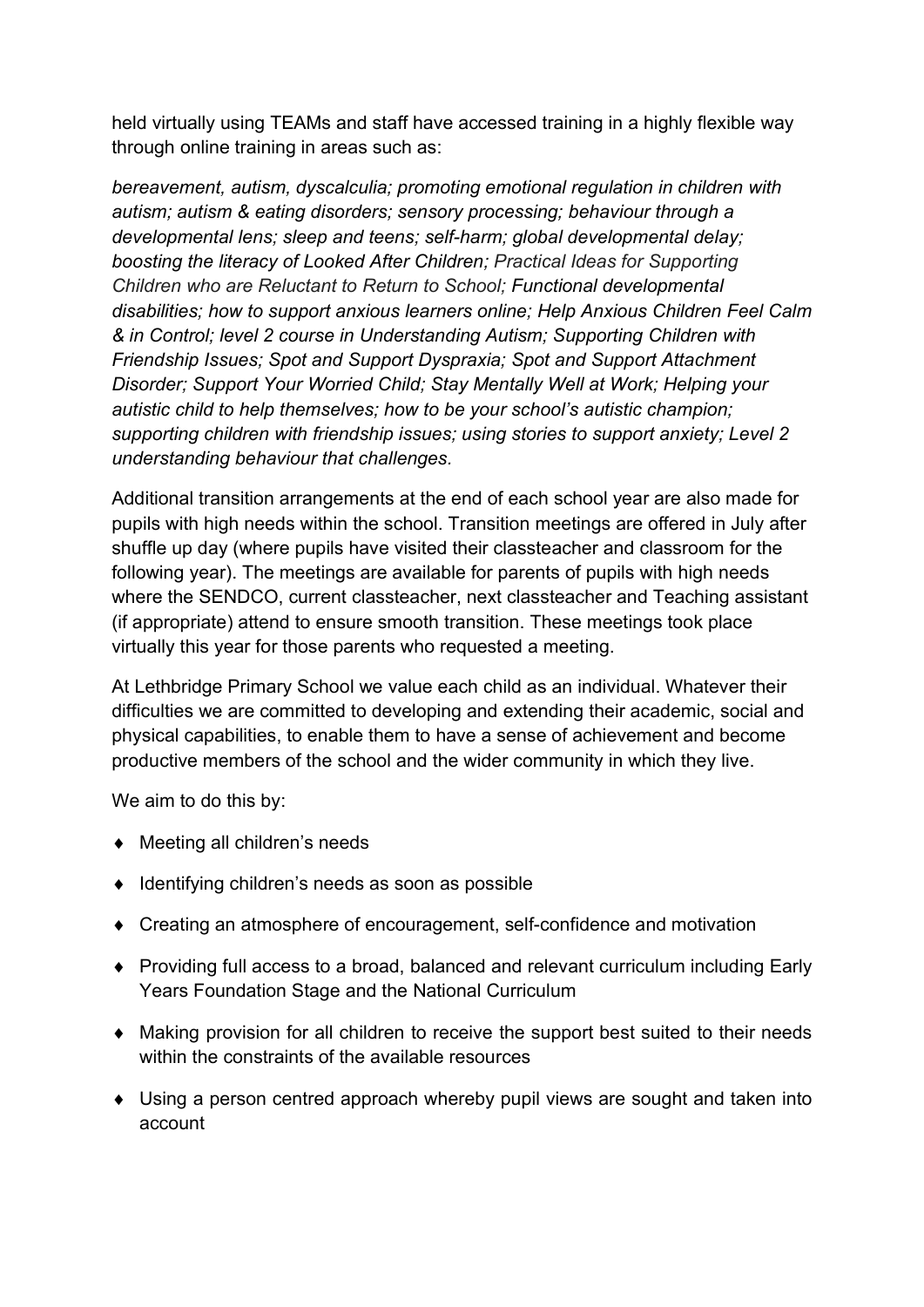- The pupil is at the centre of our work and we actively seek to work in partnership with parents or carers and take into account their views in respect of their child's particular need
- Reviewing interventions three times annually to assess their impact and monitor the child's progress
- Working closely with all agencies concerned to achieve a multi-disciplinary approach to the resolution of issues

## External agencies

Throughout the school year the following external agencies have supported pupils with SEND in the school:

- o Educational Psychologist
- o Speech and Language team
- o School nurse
- o Occupational therapist
- o Assistive Technologies Service
- o SEMH Team
- o Swindon SPLD service (dyslexia) now renamed CLASS
- o TaMHs
- o CAMHS
- o Social Communications and Interaction Difficulties Advisory Teacher
- o Hearing Impairment Advisory Teacher
- o Visual Impairment Advisory Teacher
- o Parent support adviser
- o Play therapy Student
- o Thames Valley Adoption Permanence Support
- o Swindon Domestic Abuse Support Service Outreach
- o Crowdys School Outreach
- o Attachment focussed therapist

Resources are allocated to support any programme that has been planned. These may be in the form of additional adult support, specific intervention programmes, specific physical resources, or training for staff. In the Code of Practice the focus of decisions regarding resource allocation needs to be on achieving desired outcomes.

## SEMH provision

This year a new staff member has been able to fully establish their role as ELSA and PSA (parent support adviser). ELSA is a nationally recognised educational psychology led intervention which is designed to build the capacity of schools to support the emotional needs of their pupils. Over recent years there has been increased recognition of the impact of social and emotional aspects of learning on academic attainment in schools. ELSA recognises that children learn better and are happier in school if their emotional needs are also addressed.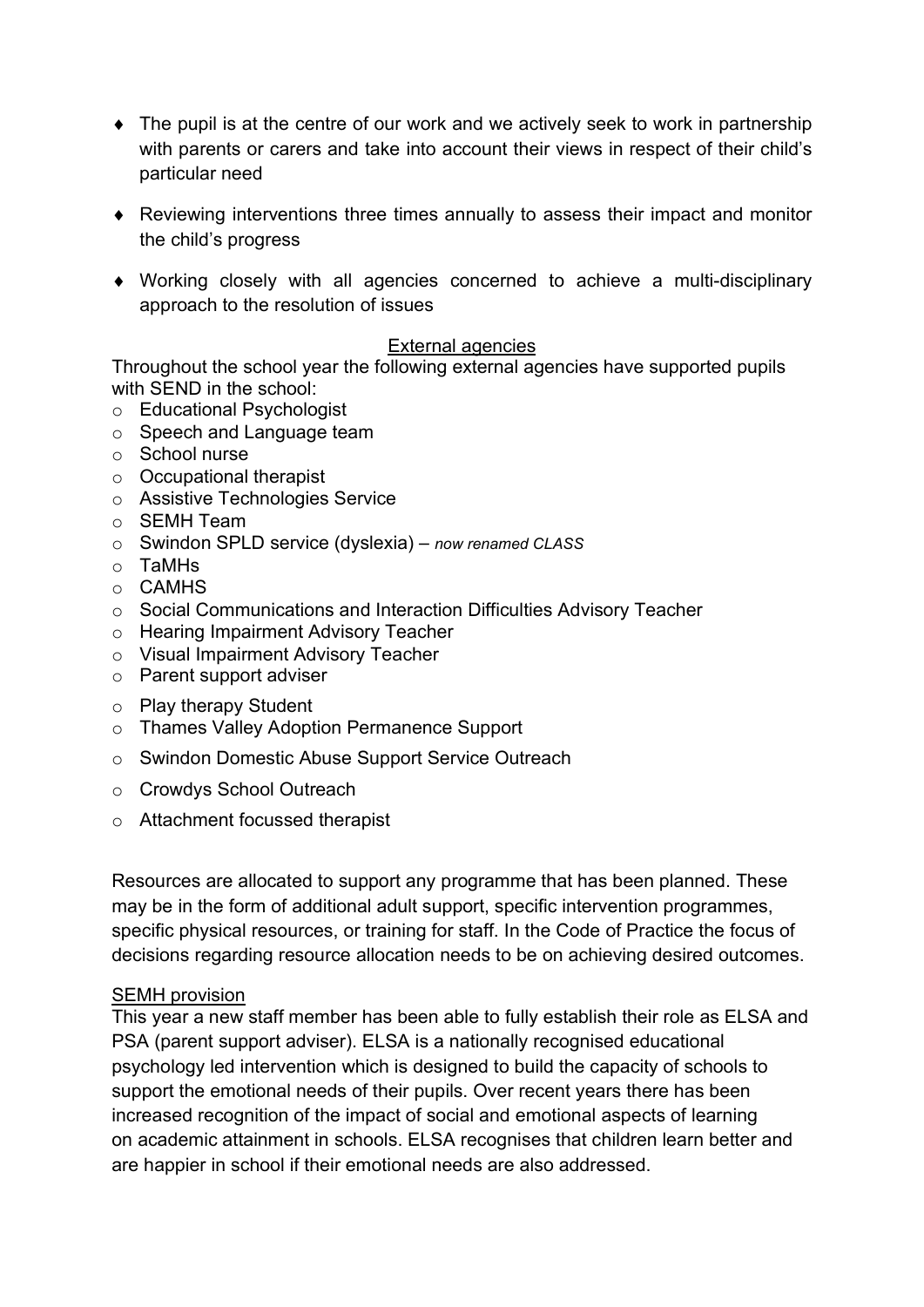The role began at a very challenging time during the lockdown period last year but their role has developed fully this year. Throughout the year the support offered to pupils has been limited and impacted by covid 19 restrictions as children between bubbles could not be mixed, nor could the ELSA work with children across bubbles in subsequent sessions. Despite this across the year 120 children have benefitted from ELSA support, both in individual and small group sessions. The work is tailored to every individual pupil and responsive to their emotional and behavioural needs in individualised programmes. It has covered areas such as anger, anxiety, social skills, self-esteem, making mistakes is OK, bereavement and loss, emotional regulation, self-confidence, transition support, friendship groups, nurture support. In addition 16 families have been given direct support through the Parent support adviser role – this again is flexible and individualised so can range from a regular text, phonecalls, virtual or face to face meetings, sharing of resources, signposting to other agencies, lead professional on TAC/TAF. Feedback is welcomed from families so that the role can continue to evolve to best support children and families' needs.

Play therapy provision has continued to be offered to 4 different pupils through fully supervised placement of a training play therapist.

This year we have been able to provide TAMHS support for pupils in school and 8 pupils have benefitted from individual targeted therapeutic work. Unfortunately it was again impacted by Covid 19 as in-person direct work had to be paused during the lockdown.

Next year we look forward to the beginning of our journey as a school with the Barnardo's Swindon Trailblazer Project for supporting children's mental health. We will be welcomed to the project as a wave 3 school and anticipate our mental health worker joining us at Lethbridge by Easter 2022. We have already been able to refer children to take part in the summer holiday fully funded Trailblazer football camp with STFC.

## How do we know we are meeting our objectives?

The effectiveness of our provision for children with SEN is judged by the governing body in a number of ways including a range of data to show the progress made by this group of children. This year the published data was not available due to the cancellation of statutory testing because of school closures. This is the only data that is moderated and standardised to be reported on formally.

For those pupils with EHCPs their progress is measured through both short (12 month) and long (key stage) outcomes. All pupils with an EHCP had their progress reviewed through the annual review process, including during the school closures period. All of these children had achieved the majority or all of their short term